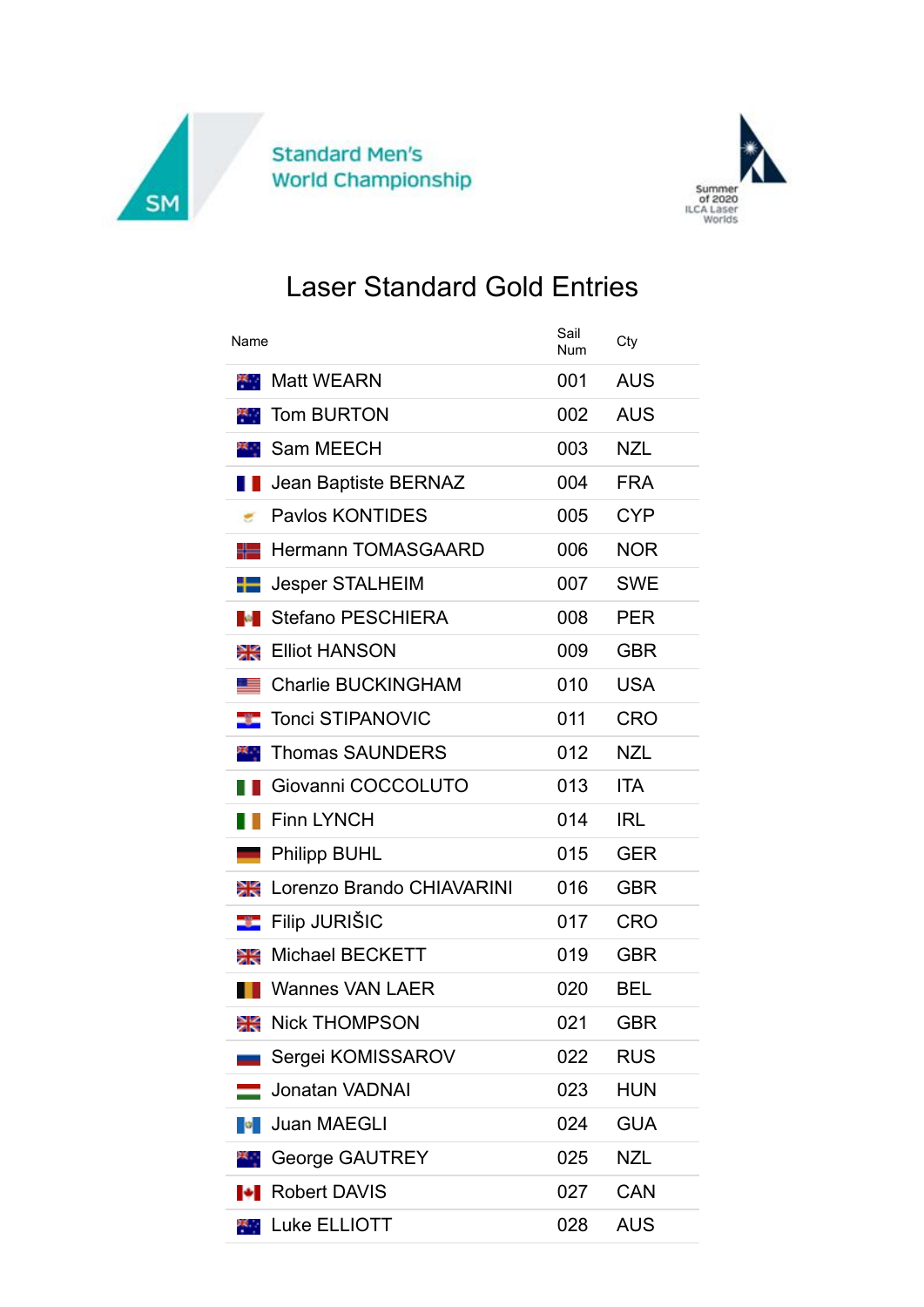| Name                               |     | Cty        |
|------------------------------------|-----|------------|
| <b>Christopher BARNARD</b>         | 029 | <b>USA</b> |
| Enrique ARATHOON                   | 030 | <b>ESA</b> |
| <b>Benjamin VADNAI</b>             | 031 | <b>HUN</b> |
| <b>Kaarle TAPPER</b>               | 033 | <b>FIN</b> |
| <b>Eliot MERCERON</b>              | 035 | <b>SUI</b> |
| <b>Finn ALEXANDER</b><br>98. L     | 036 | <b>AUS</b> |
| <b>Mitchell KENNEDY</b><br>98. J   | 037 | <b>AUS</b> |
| <b>Tadeusz KUBIAK</b>              | 038 | <b>POL</b> |
| Ryan LO<br><u>e</u>                | 039 | <b>SGP</b> |
| <b>Gianmarco PLANCHESTAINER</b>    | 041 | <b>ITA</b> |
| Duko BOS                           | 043 | <b>NED</b> |
| Jeemin HA<br>$\bullet$ .           | 048 | <b>KOR</b> |
| <b>Maxim NIKOLAEV</b>              | 055 | <b>RUS</b> |
| <b>Robert SCHEIDT</b><br>$\bullet$ | 063 | <b>BRA</b> |
| <b>Alessio SPADONI</b>             | 104 | <b>ITA</b> |
| Rutger VAN SCHAARDENBURG           | 112 | <b>NED</b> |
| Number of entries: 42              |     |            |



Results by SailingResults.net Created 13 Feb 2020 18:27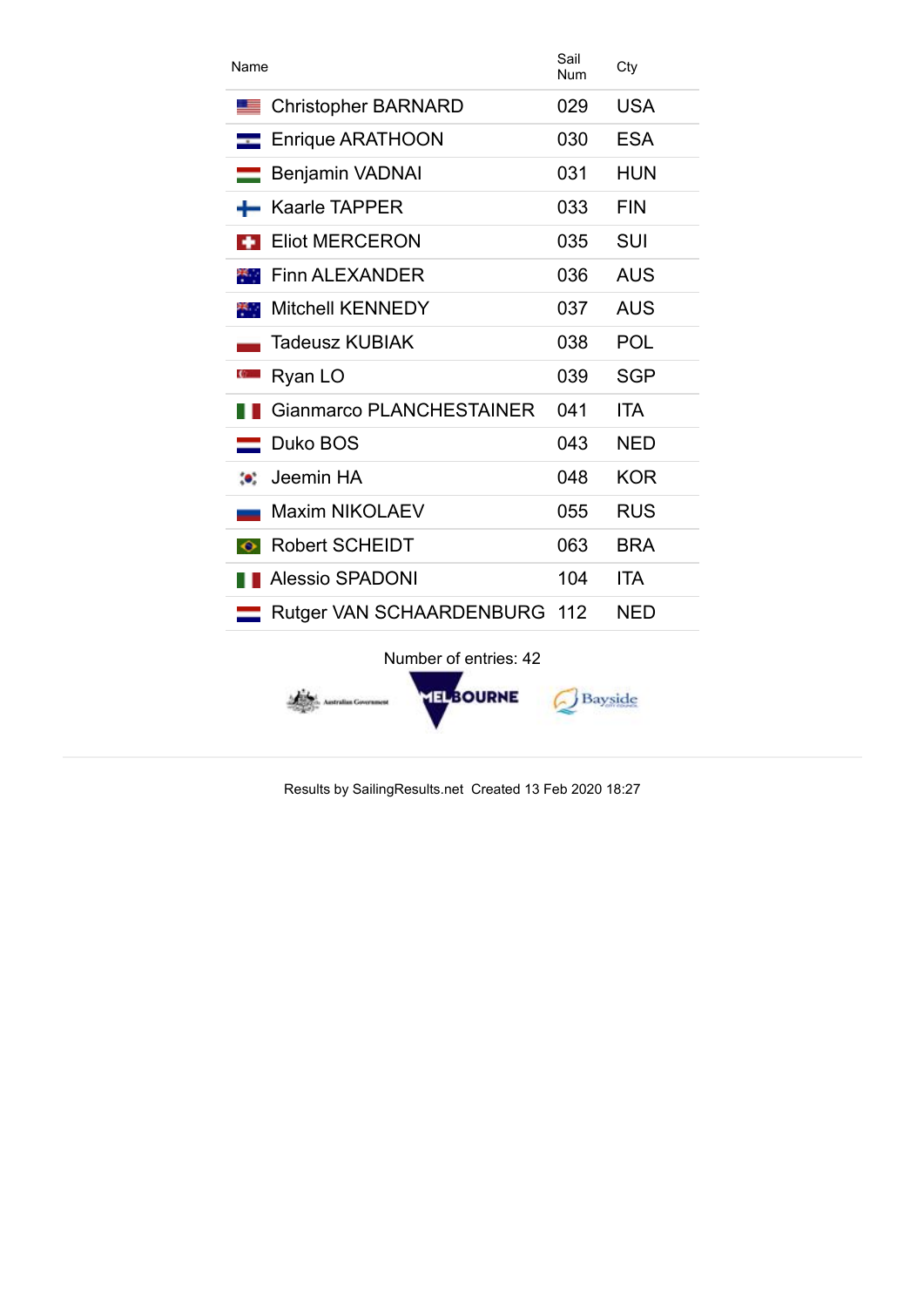



## Laser Standard Silver Entries

| Name                                      |     | Cty        |
|-------------------------------------------|-----|------------|
| Francisco GUARAGNA RIGONAT<br>man i       | 018 | <b>ARG</b> |
| <b>Karl-Martin RAMMO</b>                  | 026 | <b>EST</b> |
| <b>Nik Aaron WILLIM</b>                   | 032 | <b>GER</b> |
| William DE SMET                           | 034 | <b>BEL</b> |
| Marco GALLO                               | 040 | <b>ITA</b> |
| <b>Maxime MAZARD</b>                      | 042 | <b>FRA</b> |
| <b>Hugh MACRAE</b><br>ы                   | 044 | <b>CAN</b> |
| Alp Rona RODOPMAN<br>$C^*$                | 045 | <b>TUR</b> |
| <b>I</b> Fillah KARIM                     | 046 | CAN        |
| <b>Jakub RODZIEWICZ</b>                   | 049 | <b>POL</b> |
| Khairulnizam MOHD AFENDY<br>$\bullet$ $=$ | 050 | <b>MAS</b> |
| <b>Nicolo VILLA</b>                       | 053 | <b>ITA</b> |
| Kenji NANRI                               | 054 | <b>JPN</b> |
| Daniil KRUTSKIKH                          | 056 | <b>RUS</b> |
| <b>Juan BISIO</b><br>$\sim$               | 058 | <b>ARG</b> |
| <b>Christian GULDBERG ROST</b>            | 059 | <b>DEN</b> |
| Clemente SEGUEL LACÁMARA                  | 060 | <b>CHI</b> |
| Ewan MCMAHON                              | 061 | <b>IRL</b> |
| <b>Etienne LE PEN</b>                     | 062 | <b>FRA</b> |
| <b>Emil BENGTSON</b>                      | 064 | <b>SWE</b> |
| Sam WHALEY<br>≳≼                          | 066 | <b>GBR</b> |
| Santiago SAMPAIO                          | 068 | <b>POR</b> |
| <b>Alexandre BOITE</b>                    | 070 | <b>FRA</b> |
| <b>Liam GLYNN</b>                         | 073 | <b>IRL</b> |
| Milivoj DUKIC                             | 075 | <b>MNE</b> |
| <b>Richard MAHER</b><br>横山                | 076 | <b>AUS</b> |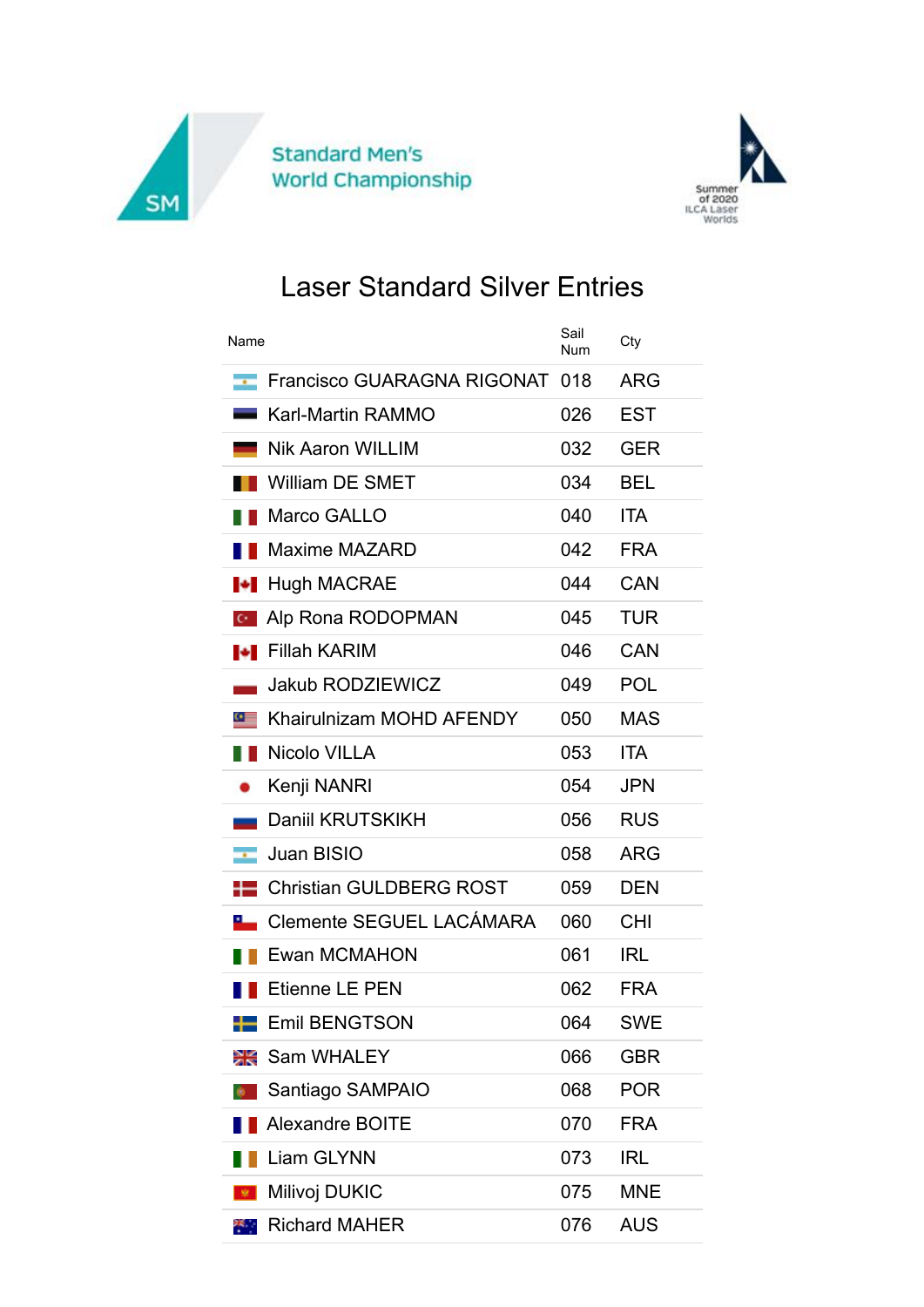| Name                                   | Sail<br>Num | Cty        |
|----------------------------------------|-------------|------------|
| Josh ARMIT<br>88. L                    | 077         | <b>NZL</b> |
| <b>Berkay ABAY</b><br>$C^*$            | 078         | <b>TUR</b> |
| <b>Francisco RENNA</b><br>$\sim$       | 079         | <b>ARG</b> |
| Tomas PELLEJERO<br>$\sim$              | 080         | ARG        |
| Dan SELF<br>98. L                      | 081         | <b>AUS</b> |
| <b>Yoshihiro SUZUKI</b>                | 082         | <b>JPN</b> |
| Nicolas ROLAZ                          | 083         | SUI        |
| Nicholas BEZY<br><b>大</b>              | 085         | HKG        |
| $\blacksquare$ Marnix BOS              | 087         | NED        |
| <b>Julio ALSOGARAY</b><br>$\mathbf{r}$ | 089         | <b>ARG</b> |
| <b>Keerati BUALONG</b>                 | 090         | <b>THA</b> |
| <b>Anastasios PANAGIOTIDIS</b>         | 093         | <b>GRE</b> |
| Ethan MCAULLAY<br>88. L                | 106         | <b>AUS</b> |
| Juan Pablo CARDOZO<br>$\mathbf{r}$     | 108         | <b>ARG</b> |
| Zac LITTLEWOOD                         | 111         | <b>AUS</b> |

Number of entries: 41



Results by SailingResults.net Created 13 Feb 2020 18:27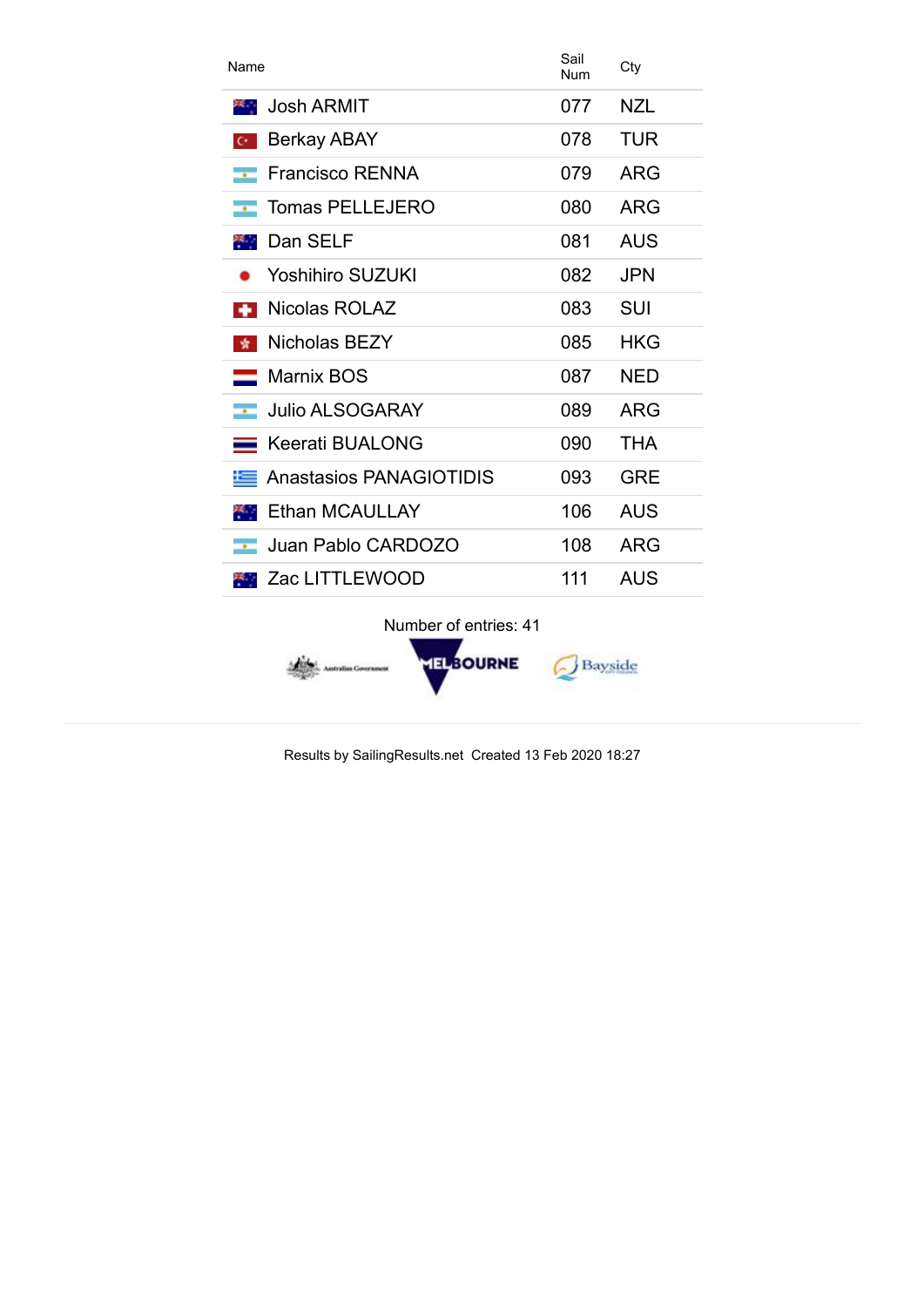



## Laser Standard Bronze Entries

| Name                                               | Sail<br>Num | Cty        |
|----------------------------------------------------|-------------|------------|
| <b>I Luke RUITENBERG</b>                           | 047         | CAN        |
| <b>Agustin VIDAL INCATASCIATO</b><br>$\mathcal{A}$ | 051         | <b>ARG</b> |
| <u>'-</u> Wilhelm KARK                             | 052         | <b>SWE</b> |
| Kazumasa SEGAWA                                    | 057         | <b>JPN</b> |
| <b>I</b> Liam BRUCE                                | 065         | <b>CAN</b> |
| <b>I</b> Justin NORTON                             | 067         | <b>CAN</b> |
| <b>I+I</b> Matti MURU                              | 069         | <b>CAN</b> |
| <b>LE</b> Forrest WACHHOLZ                         | 071         | CAN        |
| Giacomo MUSONE                                     | 072         | <b>ITA</b> |
| <b>James JUHASZ</b><br>ю.                          | 084         | <b>CAN</b> |
| Leo BOUCHER                                        | 086         | <b>USA</b> |
| Guillermo FLORES MARTÍN                            | 088         | <b>ESP</b> |
| <b>Fredrik WESTMAN</b><br>÷                        | 091         | <b>FIN</b> |
| <b>Yuichiro KITAMURA</b>                           | 092         | <b>JPN</b> |
| Stijn PAARDEKOOPER                                 | 094         | <b>NED</b> |
| <b>Georg Philip BUNK LAURITSEN</b>                 | 095         | <b>DEN</b> |
| <b>Jacob FARREN-PRICE</b><br>≳≼                    | 096         | <b>GBR</b> |
| Mark WONG<br>$\mathbf{C}$                          | 097         | <b>SGP</b> |
| <b>XXX</b> Luke DEEGAN                             | 098         | <b>NZL</b> |
| Arthit Mikhail ROMANYK                             | 099         | <b>THA</b> |
| Samuel KING                                        | 100         | <b>AUS</b> |
| <b>James STEWART</b>                               | 101         | <b>AUS</b> |
| <b>Martin ARUJA</b>                                | 102         | <b>EST</b> |
| <b>Thad LETTSOME</b>                               | 103         | <b>IVB</b> |
| Upamanyu DUTTA                                     | 105         | <b>IND</b> |
| Ao HIGUCHI                                         | 107         | <b>JPN</b> |